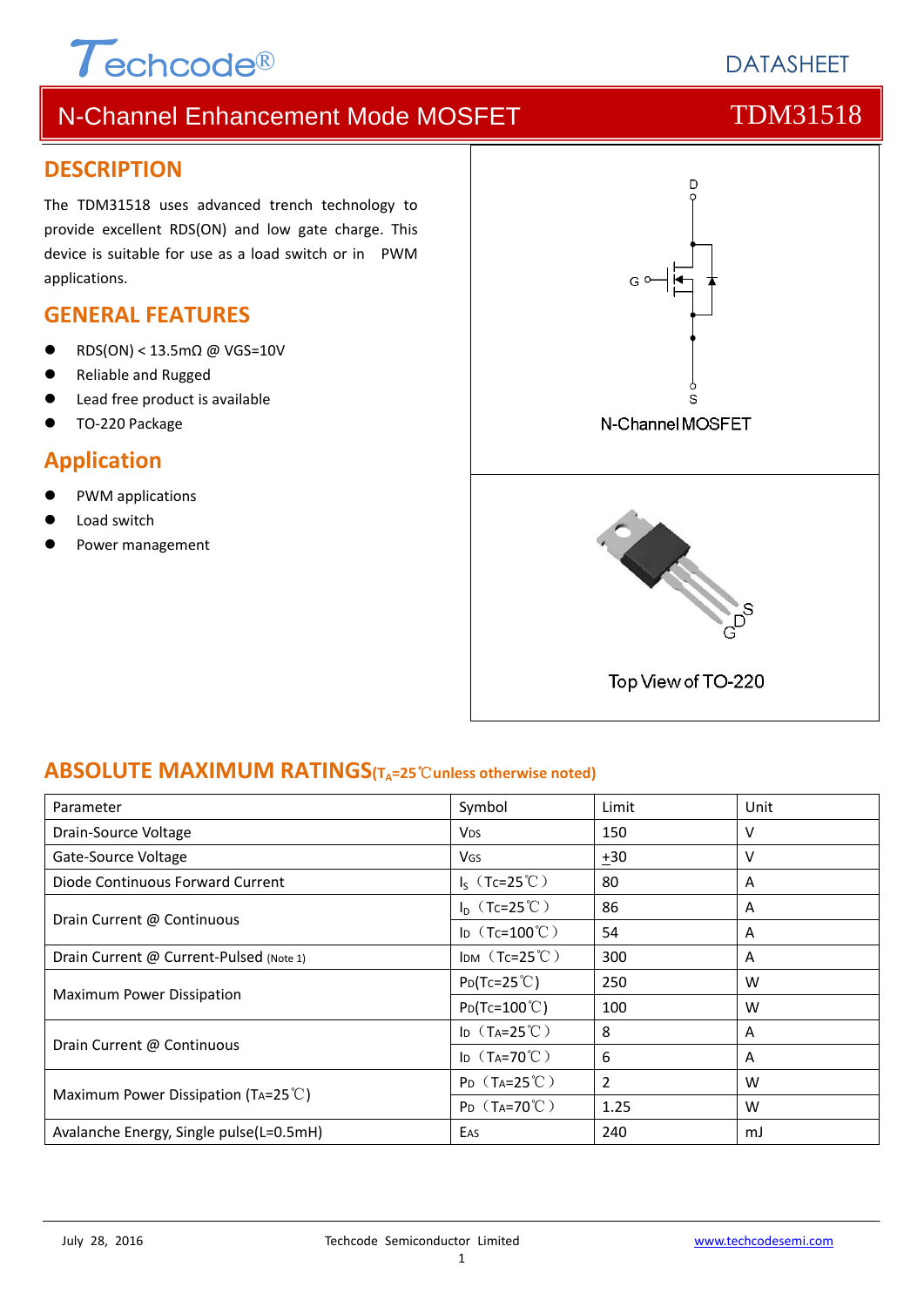# $T$ echcode®

DATASHEET

# N-Channel Enhancement Mode MOSFET TOM31518

| THERMAL CHARACTERISTICS                 |                     |             |               |  |
|-----------------------------------------|---------------------|-------------|---------------|--|
| Thermal Resistance-Junction to Case     | Rouc (Steady State) | $\vert 0.5$ | $\degree$ C/W |  |
| Thermal Resistance, Junction-to-Ambient | Reja (Steady State) | 62.5        | $\degree$ C/W |  |
| Maximum Operating Junction Temperature  |                     | 150         |               |  |
| Storage Temperature Range               | Tstg                | -55 To 150  |               |  |

#### **ELECTRICAL CHARACTERISTICS (TA=25**℃**unless otherwise noted)**

| Parameter                                 | Symbol                  | Condition                                         | Min                      | Typ                  | Max                  | Unit      |
|-------------------------------------------|-------------------------|---------------------------------------------------|--------------------------|----------------------|----------------------|-----------|
| <b>OFF CHARACTERISTICS</b>                |                         |                                                   |                          |                      |                      |           |
| Drain-Source Breakdown Voltage            | <b>BV<sub>DSS</sub></b> | VGS=0V ID=250µA<br>150                            |                          | $\ddot{\phantom{1}}$ | $\sim$               | $\vee$    |
| Zero Gate Voltage Drain Current           | <b>l</b> <sub>DSS</sub> | VDS=120V,VGS=0V                                   |                          |                      | $\mathbf{1}$         | $\mu$ A   |
| Gate-Body Leakage Current                 | <b>IGSS</b>             | VGs=±30V,VDs=0V                                   | $\overline{a}$           | $\ddot{\phantom{1}}$ | ±100                 | nA        |
| <b>ON CHARACTERISTICS (Note 2)</b>        |                         |                                                   |                          |                      |                      |           |
| <b>Gate Threshold Voltage</b>             | VGS(th)                 | VDS=VGS, ID=250µA                                 | 3                        | 4                    | 5                    | $\vee$    |
| Drain-Source On-State Resistance          | RDS(ON)                 | VGS=10V, ID=40A                                   | $\mathbf{r}$             | 11                   | 13.5                 | $m\Omega$ |
| <b>DYNAMIC CHARACTERISTICS (Note3)</b>    |                         |                                                   |                          |                      |                      |           |
| Gate Resistance                           | $R_G$                   | VDS=0V, VGS=0V, F=1.0MHz                          | $\blacksquare$           | 1.0                  | $\blacksquare$       | Ω         |
| Input Capacitance                         | Ciss                    | VDS=30V, VGS=0V, F=1.0MHz                         | $\blacksquare$           | 5150                 | 6700                 | PF        |
| <b>Output Capacitance</b>                 | Coss                    |                                                   | $\blacksquare$           | 520                  | $\ddot{\phantom{1}}$ | PF        |
| Reverse Transfer Capacitance              | $C$ rss                 |                                                   |                          | 90                   | $\sim$               | PF        |
| <b>SWITCHING CHARACTERISTICS (Note 3)</b> |                         |                                                   |                          |                      |                      |           |
| Turn-on Delay Time                        | $td($ on $)$            | VDS=30V, RL=30 $\Omega$ , VGEN=10V, RG=6 $\Omega$ |                          | 32                   | 58                   | nS        |
| Turn-on Rise Time                         | tr                      | $I_D = 1A$                                        | $\overline{\phantom{a}}$ | 11                   | 20                   | nS        |
| Turn-Off Delay Time                       | td(off)                 |                                                   | $\blacksquare$           | 68                   | 123                  | nS        |
| <b>Turn-Off Fall Time</b>                 | tf                      |                                                   | $\blacksquare$           | 47                   | 85                   | nS        |
| <b>Total Gate Charge</b>                  | Q <sub>g</sub>          | VDS=30V,ID=40A,VGS=10V                            | $\overline{\phantom{a}}$ | 83                   | 116                  | nC        |
| Gate-Source Charge                        | Qgs                     |                                                   | $\blacksquare$           | 35                   | $\overline{a}$       | nC        |
| Gate-Drain Charge                         | $Q$ gd                  |                                                   | $\sim$                   | 18                   | $\blacksquare$       | nC        |
| Body Diode Reverse Recovery Time          | Trr                     | IF=40A, $dl/dt=100A/\mu s$                        | $\overline{\phantom{a}}$ | 75                   | $\blacksquare$       | nS        |
| Body Diode Reverse Recovery Charge        | Qrr                     |                                                   | $\blacksquare$           | 240                  | $\blacksquare$       | nC        |
| DRAIN-SOURCE DIODE CHARACTERISTICS        |                         |                                                   |                          |                      |                      |           |
| Diode Forward Voltage (Note 2)            | <b>V<sub>SD</sub></b>   | VGS=0V, Is=20A                                    | $\overline{\phantom{a}}$ | 0.8                  | 1.3                  | $\vee$    |
| NOTFC.                                    |                         |                                                   |                          |                      |                      |           |

NOTES:

1. Pulse width limited by max. junction temperature.

2. Pulse Test: Pulse Width  $\leq 300$ μs, Duty Cycle  $\leq 2\%$ .

3. Guaranteed by design, not subject to production testing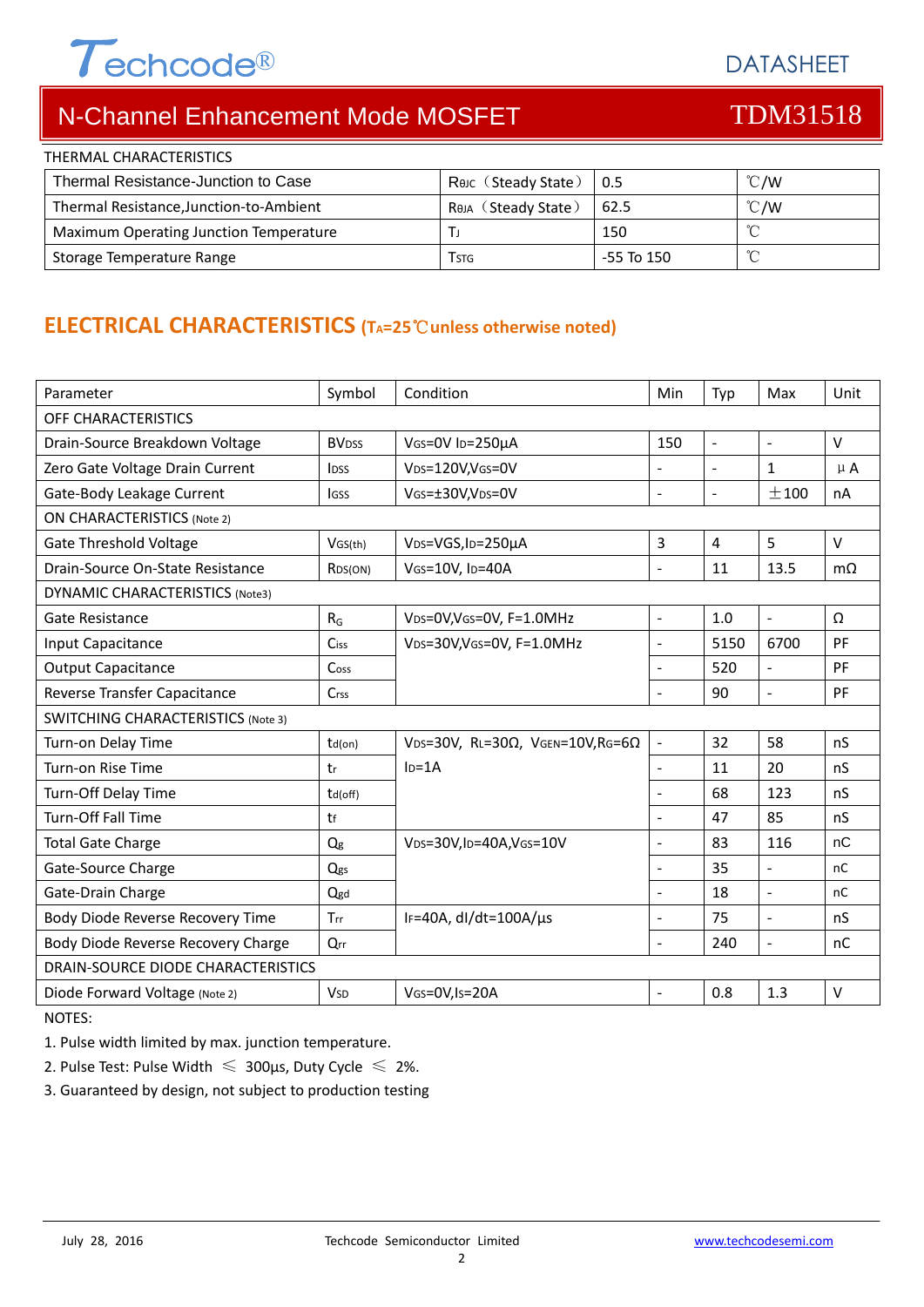

#### **Typical Operating Characteristics**





#### **Thermal Transient Impedance**

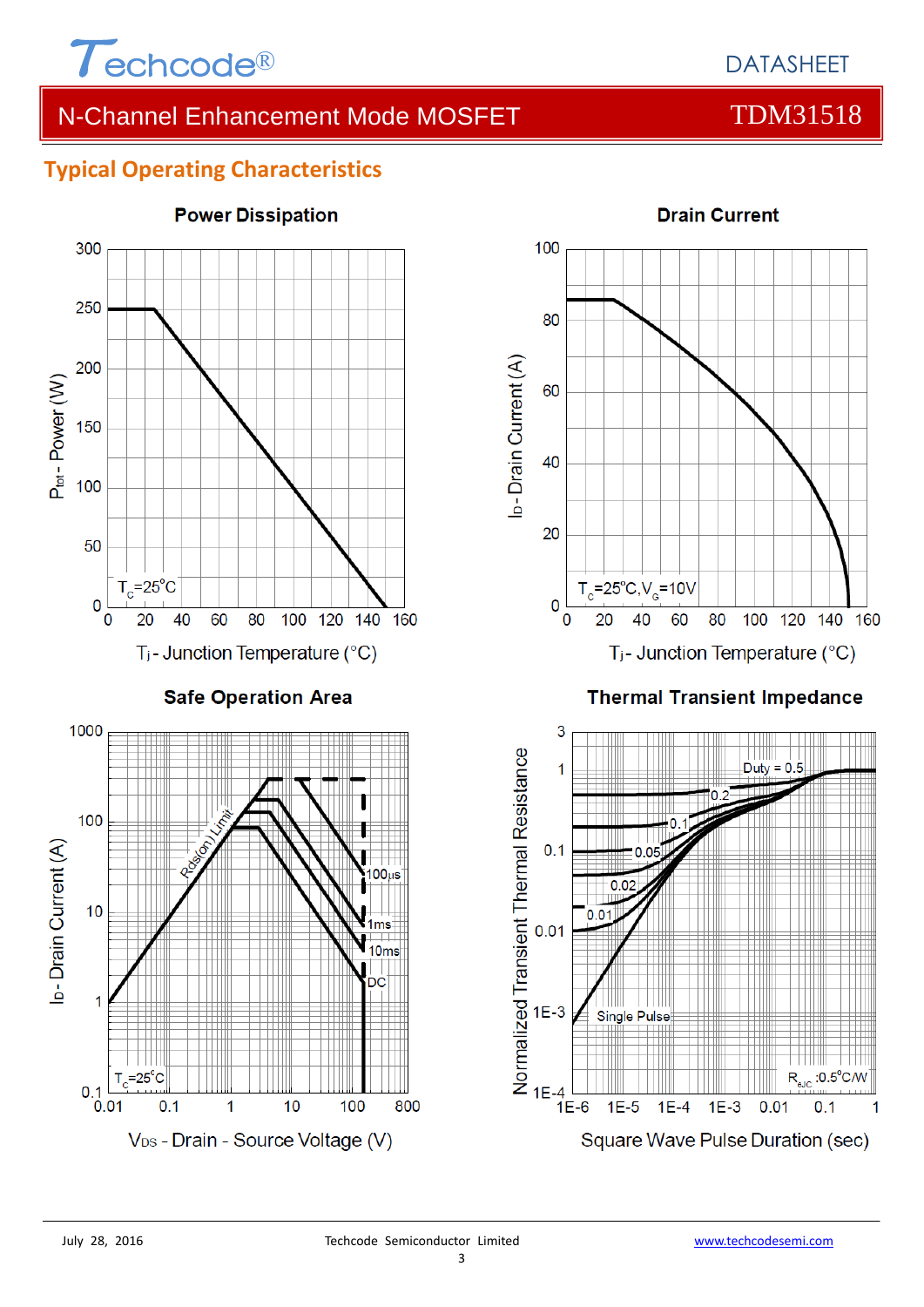

#### **Typical Operating Characteristics (Cont.)**





#### **Drain-Source On Resistance**

**Gate Threshold Voltage** 



5

 $\overline{4}$ 

5

6

 $\overline{7}$ 

V<sub>GS</sub> - Gate - Source Voltage (V)

 $10$ 

8

9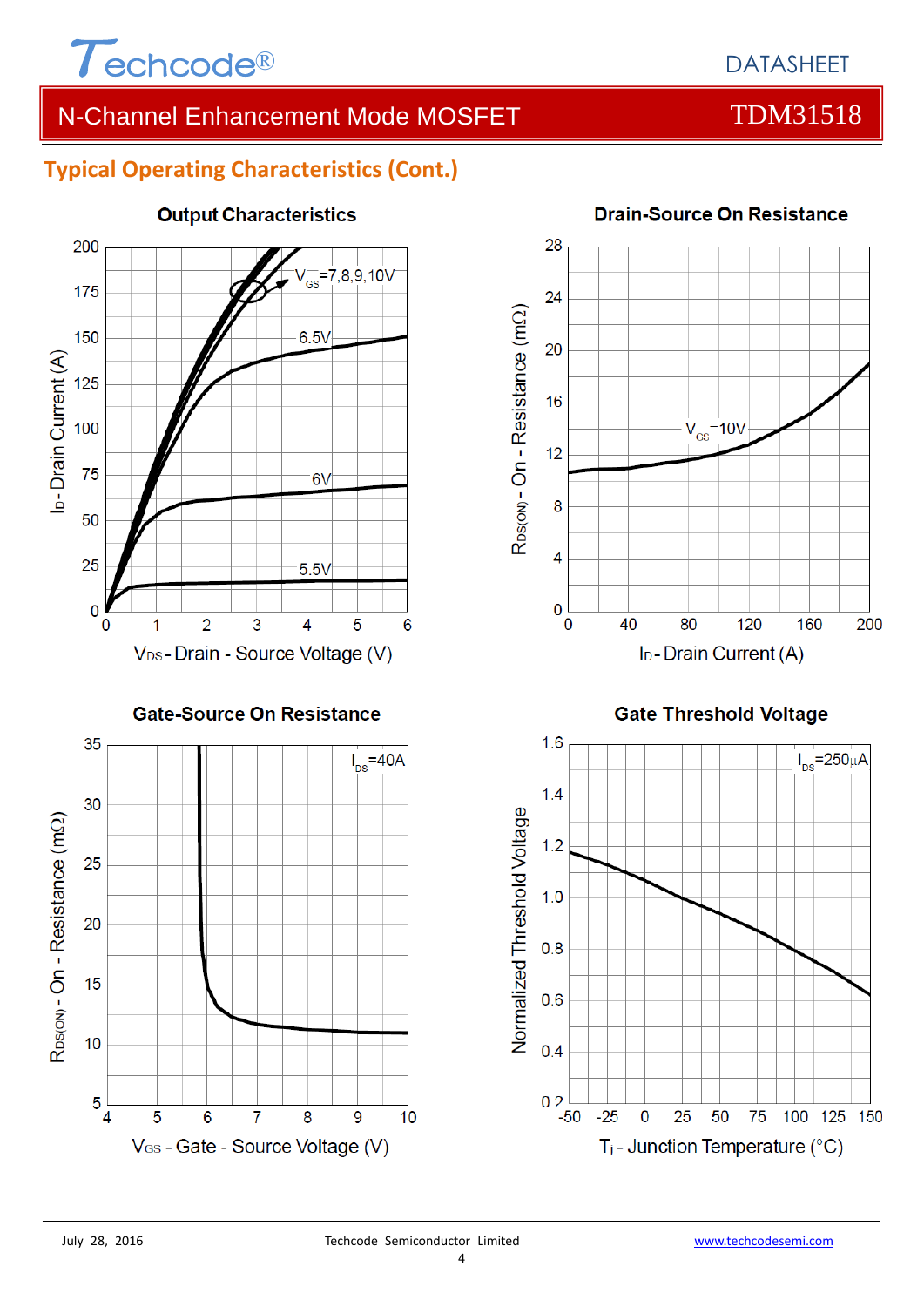

### DATASHEET

### N-Channel Enhancement Mode MOSFET TOM31518

#### **Typical Operating Characteristics (Cont.)**



#### Capacitance





#### **Source-Drain Diode Forward**

**Gate Charge** 

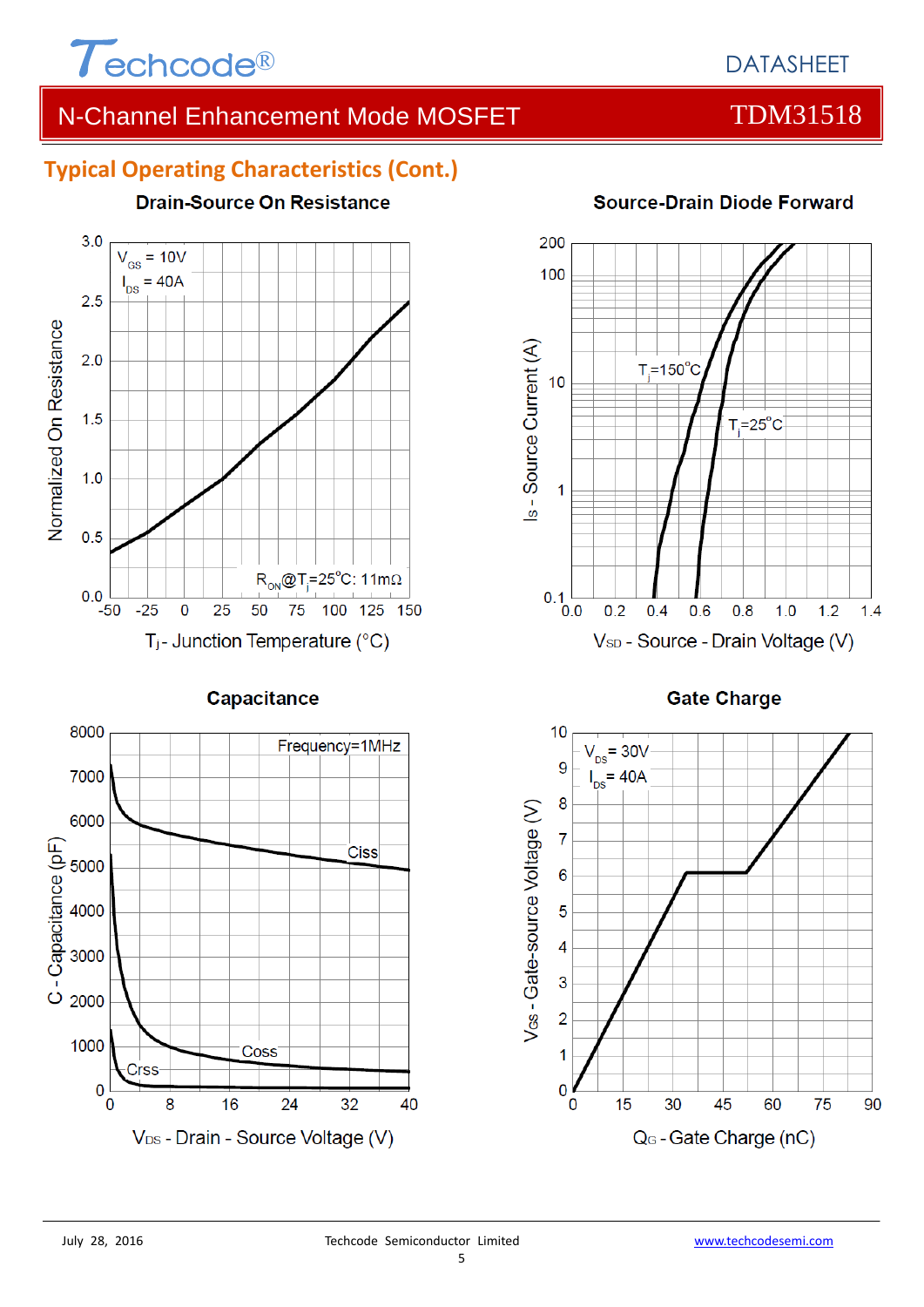

### **Typical Operating Characteristics (Cont.)**

#### **BVDSS vs Junction Temperature**



#### DATASHEET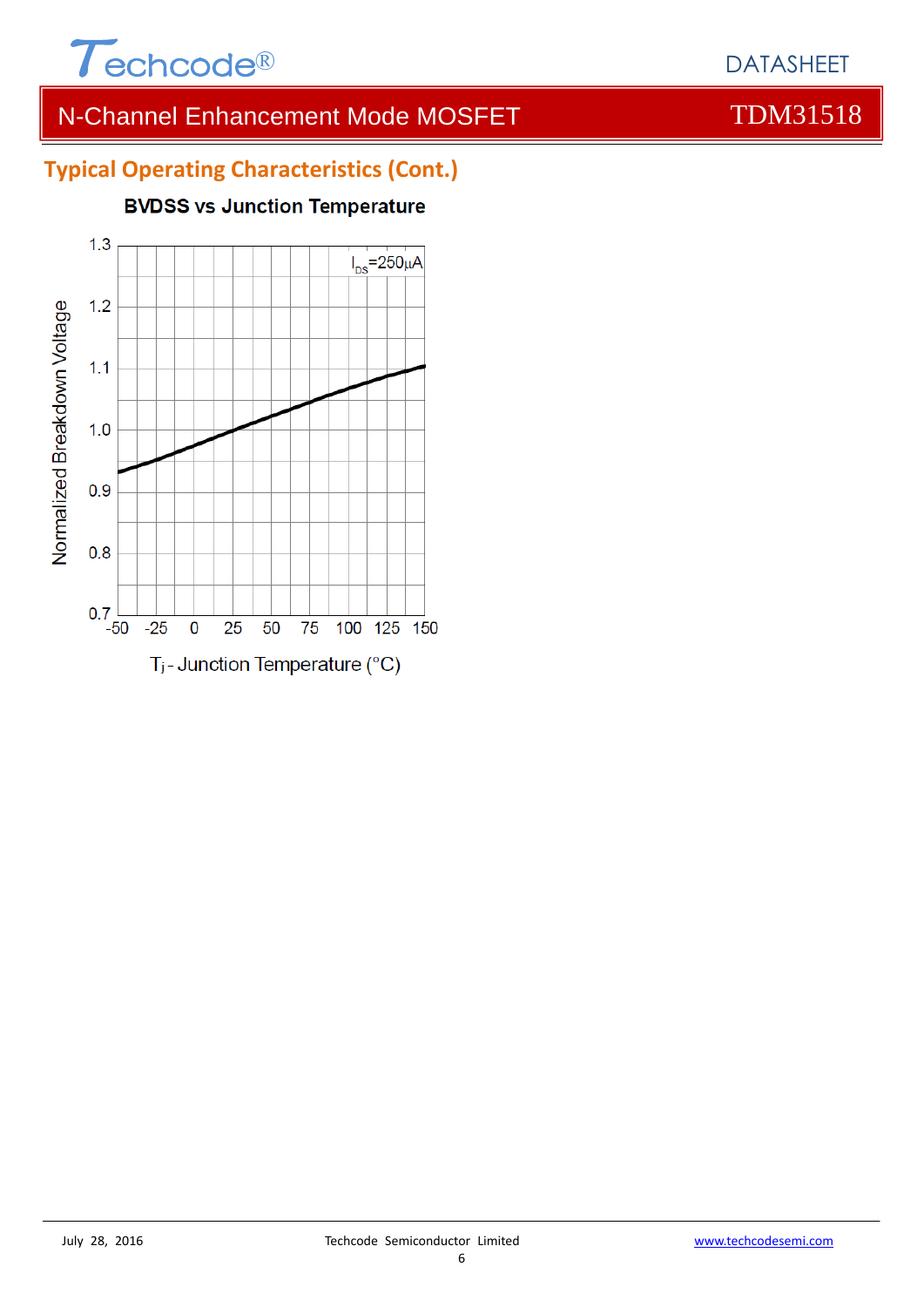

### **Package Information**

#### TO220 Package





Δ

|                | TO-220             |       |               |       |  |
|----------------|--------------------|-------|---------------|-------|--|
| ~~<br>P002~0   | <b>MILLIMETERS</b> |       | <b>INCHES</b> |       |  |
|                | MIN.               | MAX.  | MIN.          | MAX.  |  |
| А              | 3.56               | 4.83  | 0.140         | 0.190 |  |
| A1             | 0.51               | 1.40  | 0.020         | 0.055 |  |
| A2             | 2.03               | 2.92  | 0.080         | 0.115 |  |
| b              | 0.38               | 1.02  | 0.015         | 0.040 |  |
| b <sub>2</sub> | 1.14               | 1.78  | 0.045         | 0.070 |  |
| c              | 0.36               | 0.61  | 0.014         | 0.024 |  |
| D              | 14.22              | 16.51 | 0.560         | 0.650 |  |
| D1             | 8.38               | 9.30  | 0.330         | 0.366 |  |
| D <sub>2</sub> | 12.19              | 13.65 | 0.480         | 0.537 |  |
| Е              | 9.65               | 10.67 | 0.380         | 0.420 |  |
| E1             | 6.86               | 8.89  | 0.270         | 0.350 |  |
| е              | 2.54 BSC           |       | 0.100 BSC     |       |  |
| H1             | 5.84               | 6.86  | 0.230         | 0.270 |  |
| L              | 12.70              | 14.73 | 0.500         | 0.580 |  |
| L1             |                    | 6.35  |               | 0.250 |  |
| P              | 3.53               | 4.09  | 0.139         | 0.161 |  |
| Q              | 2.54               | 3.43  | 0.100         | 0.135 |  |

**RECOMMENDED LAND PATTERN** 



UNIT: mm

DATASHEET